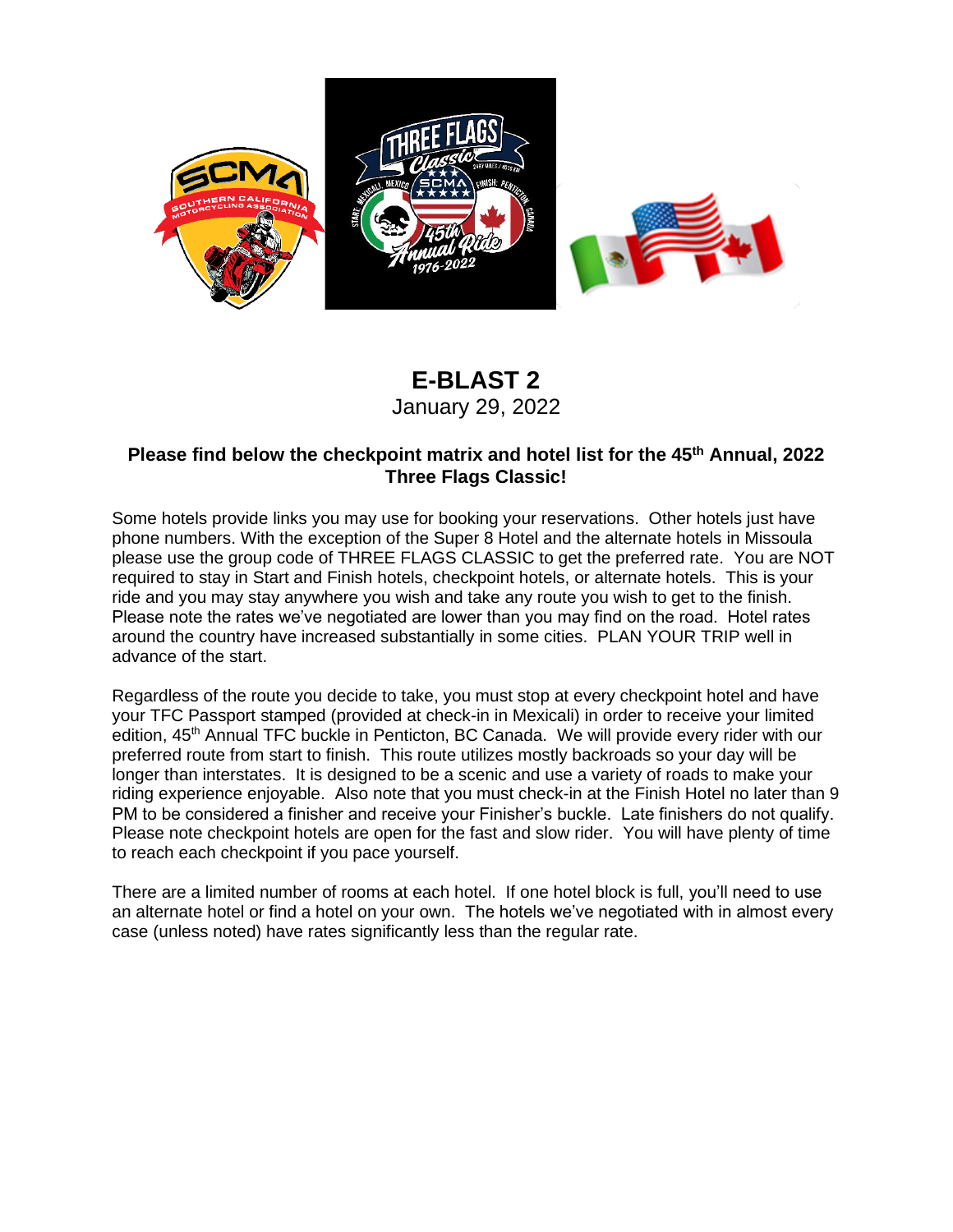# **CHECKPOINT MATRIX**

|               | Checkpoint | Checkpoint | Checkpoint   |              |              |           |              |
|---------------|------------|------------|--------------|--------------|--------------|-----------|--------------|
| <b>CITY</b>   | Date       | Day        | <b>Times</b> | <b>Miles</b> | <b>Total</b> | <b>KM</b> | <b>Total</b> |
| Mexicali,     |            |            | ***11AM      |              |              |           |              |
| Mexico        | 8/31/22    | Wednesday  |              |              |              |           |              |
| Cortez, CO    | 9/1/22     | Thursday   | 3 PM-7 PM    | 632          | 632          | 1017      | 1017         |
|               | 9/2/22     | Friday     | 7 AM-2 PM    |              |              |           |              |
| Longmont, CO  | 9/2/22     | Friday     | 7 AM-7 PM    | 444          | 1076         | 715       | 1732         |
|               | 9/3/22     | Saturday   | 7 AM-2 PM    |              |              |           |              |
| Rock Springs, |            |            |              |              |              |           |              |
| <b>WY</b>     | 9/3/22     | Saturday   | 7 AM-7 PM    | 441          | 1517         | 710       | 2442         |
|               | 9/4/22     | Sunday     | 7 AM-2 PM    |              |              |           |              |
| Missoula, MT  | 9/4/22     | Sunday     | 7 AM-7 PM    | 557          | 2074         | 896       | 3338         |
|               | 9/5/22     | Monday     | 7 AM-12 PM   |              |              |           |              |
| Penticton, BC | 9/4/22     | Sunday     | 3 PM-7 PM    | 423          | 2497         | 681       | 4019         |
|               | 9/5/22     | Monday     | 11 AM-9 PM   |              |              |           |              |

\*\*\* You must check-in in Mexicali after 11:00 AM to get your materials. If you arrive after 4:00 PM you will check-in after dinner. You will depart Mexicali btw 2:30 – 5:30 AM on 9/1/22.

## **2022 Three Flag Classic Hotels**

**All Rooms below are PLUS tax and local fees, if applicable**

## **START HOTEL**

**HOST HOTEL START - MEXICALI, MEXICO** Telephone from USA: 877-727-2492

### **THE ARAIZA HOTEL**

Blvd. Benito Juarez #2220 Fracc Jardines del Valle, 21270 Mexicali B.C.; Mexico

| Standard Room/Double Room              |  | \$79.00 USD  |  |
|----------------------------------------|--|--------------|--|
| Executive Room                         |  | \$ 85.00 USD |  |
| Suite                                  |  | \$135,00 USD |  |
| Third person in a room add \$20.00 USD |  |              |  |

**Link below quotes all rooms in US Dollars Directions from border to follow in a future e-blast Parking is controlled and has security**

LINK: <https://reservations.travelclick.com/11454?RatePlanId=5830109>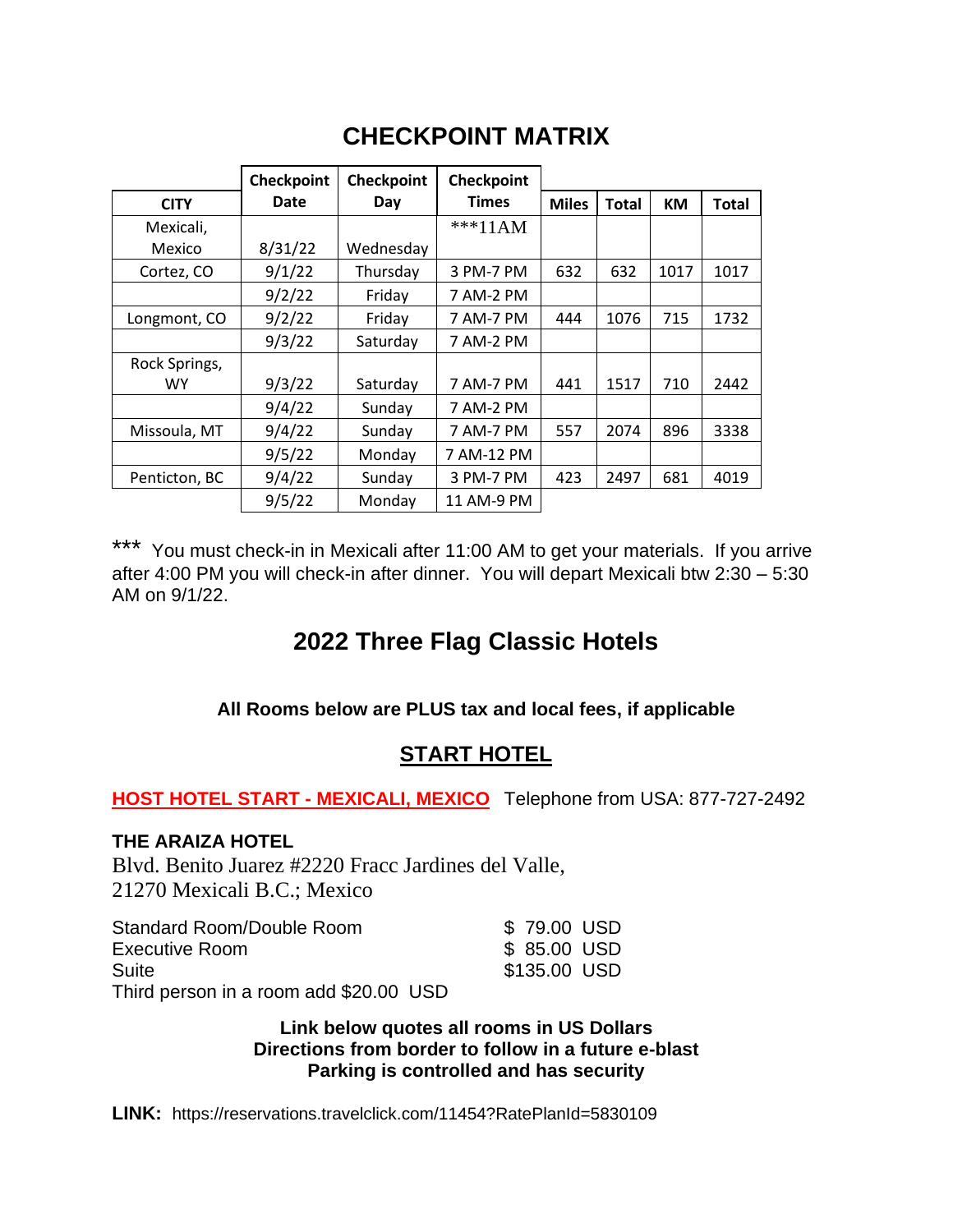#### **Alternate Hotel:**

Longmont, CO

**CALAFIA HOTEL – (1/2 Mile north of ARAIZA. Shuttle Service Available)** Telephone: +52 686-568 3311

Calzada Justo Sierra 1495, Los Pinos 21230 Mexicali, B.C.; Mexico

| <b>Standard Single</b>  | 1180.00 Pesos | \$57.61 USD |
|-------------------------|---------------|-------------|
| <b>Standard Double</b>  | 1180.00 Pesos | \$57.61 USD |
| <b>Executive Single</b> | 1300.00 Pesos | \$63.56 USD |
| <b>Executive Double</b> | 1300.00 Pesos | \$63.56 USD |
| <b>Superior Single</b>  | 1380.00 Pesos | \$67.47 USD |
| <b>Superior Double</b>  | 1380.00 Pesos | \$67.47 USD |

**Link below quotes all rooms in Pesos. Conversion above should be close. Directions to hotel will be available in future e-blast This is a sister hotel of Araiza. Shuttles WILL be provided by Araiza**

**LINK:** <https://reservations.travelclick.com/11422?groupID=3401527>

### **CHECKPOINT #1 - CORTEZ, COLORADO**

### **CHECKPOINT HOTEL**

| BAYMONT by WYNDHAM<br>2279 Hawkins St<br>Cortez, CO                                                    | \$119.99                | 970-565-3400 |
|--------------------------------------------------------------------------------------------------------|-------------------------|--------------|
| <b>LINK: Baymont by Wyndham</b>                                                                        |                         |              |
| www.wyndhamhotels.com/hotels/33417?checkInDate=09/01/2022&checkOutDate=09/0<br>2/2022&groupCode=CGTF22 |                         |              |
| Alternate Hotels: Cortez, Colorado:                                                                    |                         |              |
| <b>HOLIDAY INN EXPRESS</b><br>2121 East Main St.<br>Cortez, CO                                         | \$129.99                | 970-565-6000 |
| <b>BEST WESTERN</b><br>535 E. Main Street<br>Cortez, CO                                                | \$109.00/\$119.00       | 970-565-3778 |
| <b>CHECKPOINT #2 - LONGMONT, COLORADO</b>                                                              |                         |              |
|                                                                                                        | <b>CHECKPOINT HOTEL</b> |              |
| <b>SPRINGHILL SUITES</b>                                                                               | \$120.00                | 303-845-1352 |

1470 Dry Creek Drive **Alt.** 303-682-2894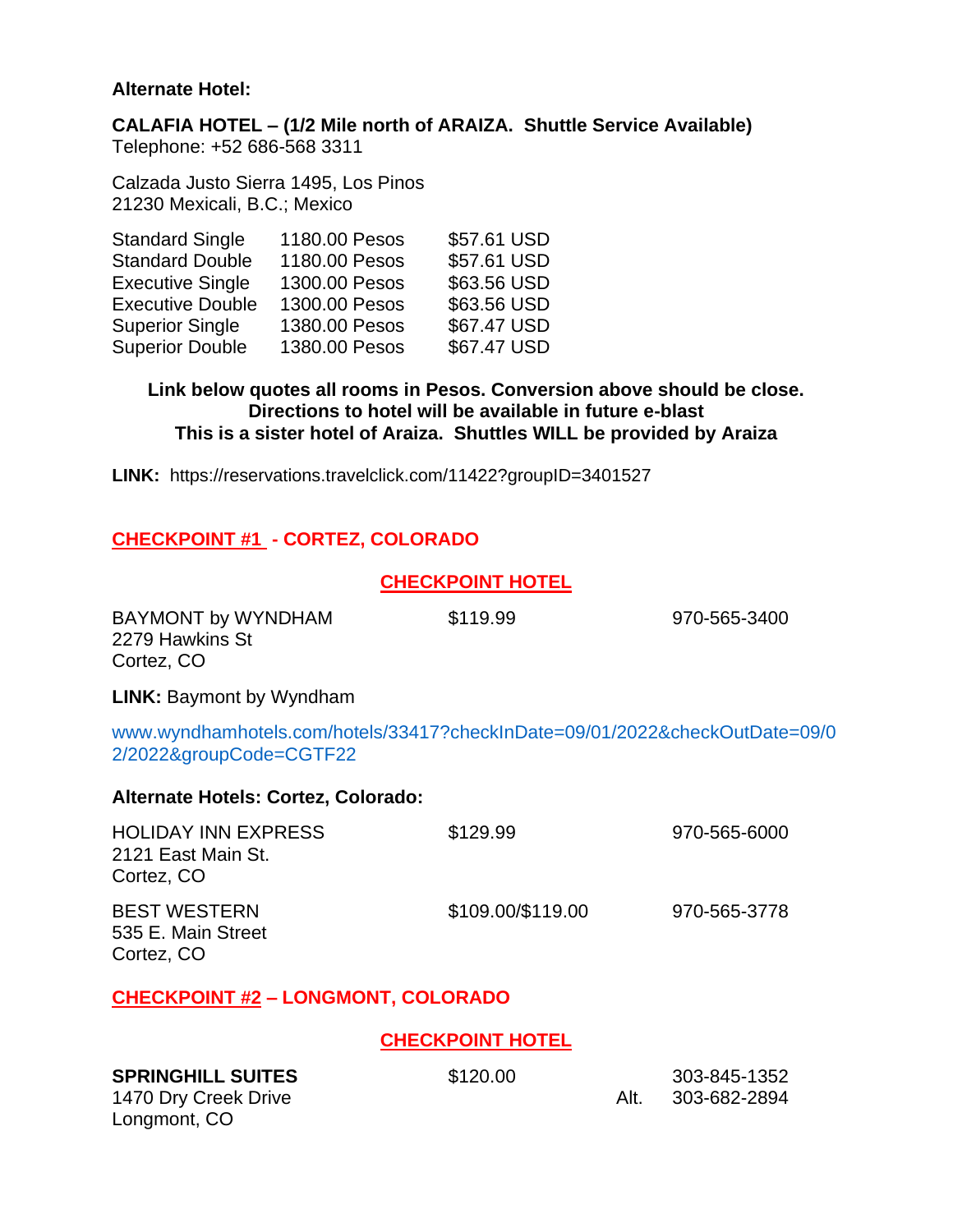#### **THE LINK BELOW SERVES FOR THE CHECKPOINT HOTEL & THE ALTERNATE HOTELS IN LONGMONT, COLORADO**

[https://urldefense.com/v3/\\_\\_https://www.marriott.com/events/start.mi?id=1638464954405&key=GRP](https://urldefense.com/v3/__https:/www.marriott.com/events/start.mi?id=1638464954405&key=GRP__;!!FOfmI8qiWcWBHqypJtzENF0!nnrDVOJvctdLEybFxQpN50ljm3WHgSps1APKVN2VE1Oa6gazNktQARYnhXT_iQXF7Q$) [\\_\\_;!!FOfmI8qiWcWBHqypJtzENF0!nnrDVOJvctdLEybFxQpN50ljm3WHgSps1APKVN2VE1Oa6gazNktQARY](https://urldefense.com/v3/__https:/www.marriott.com/events/start.mi?id=1638464954405&key=GRP__;!!FOfmI8qiWcWBHqypJtzENF0!nnrDVOJvctdLEybFxQpN50ljm3WHgSps1APKVN2VE1Oa6gazNktQARYnhXT_iQXF7Q$) [nhXT\\_iQXF7Q\\$](https://urldefense.com/v3/__https:/www.marriott.com/events/start.mi?id=1638464954405&key=GRP__;!!FOfmI8qiWcWBHqypJtzENF0!nnrDVOJvctdLEybFxQpN50ljm3WHgSps1APKVN2VE1Oa6gazNktQARYnhXT_iQXF7Q$)

| Alternate Hotels: Longmont, Colorado                              |                         |              |
|-------------------------------------------------------------------|-------------------------|--------------|
| <b>COURTYARD MARRIOTT</b><br>1410 Dry Creek Drive<br>Longmont, CO | \$115.00                | 303-682-1166 |
| <b>RESIDENCE INN</b><br>1450 Dry Creek Drive<br>Longmont, CO      | \$125.00                | 303-702-9933 |
| <b>CHECKPOINT #3 - ROCK SPRINGS, WYOMING</b>                      |                         |              |
|                                                                   | <b>CHECKPOINT HOTEL</b> |              |
| <b>QUALITY INN</b><br>1670 Sunset Drive<br>Rock Springs, WY       | \$69.99                 | 307-224-3456 |
| Alternate Hotels: Rock Springs, Wyoming                           |                         |              |
| <b>CLARION HOTEL</b><br>2518 Foothill Blvd.<br>Rock Springs, WY   | \$79.99                 | 307-362-9600 |
| <b>BAYMONT by WYNDHAM</b><br>2717 Dewar Drive<br>Rock Springs, WY | \$79.99                 | 307-362-1770 |
| <b>CHECKPOINT #4 - MISSOULA, MONTANA</b>                          |                         |              |
|                                                                   | <b>CHECKPOINT HOTEL</b> |              |
| <b>HILTON GARDEN INN</b><br>3720 N. Reserve<br>Missoula, MT       | \$113.00                | 406.532-5300 |
| Alternate Hotels: Missoula, Montana                               |                         |              |
| <b>BROADWAY INN</b><br>1609 W. Broadway<br>Missoula, MT           | \$99.95                 | 406-532-3300 |
| SUPER <sub>8</sub><br>4703 North Reserve St.                      | \$120.00/\$130.00       | 406-549-1199 |